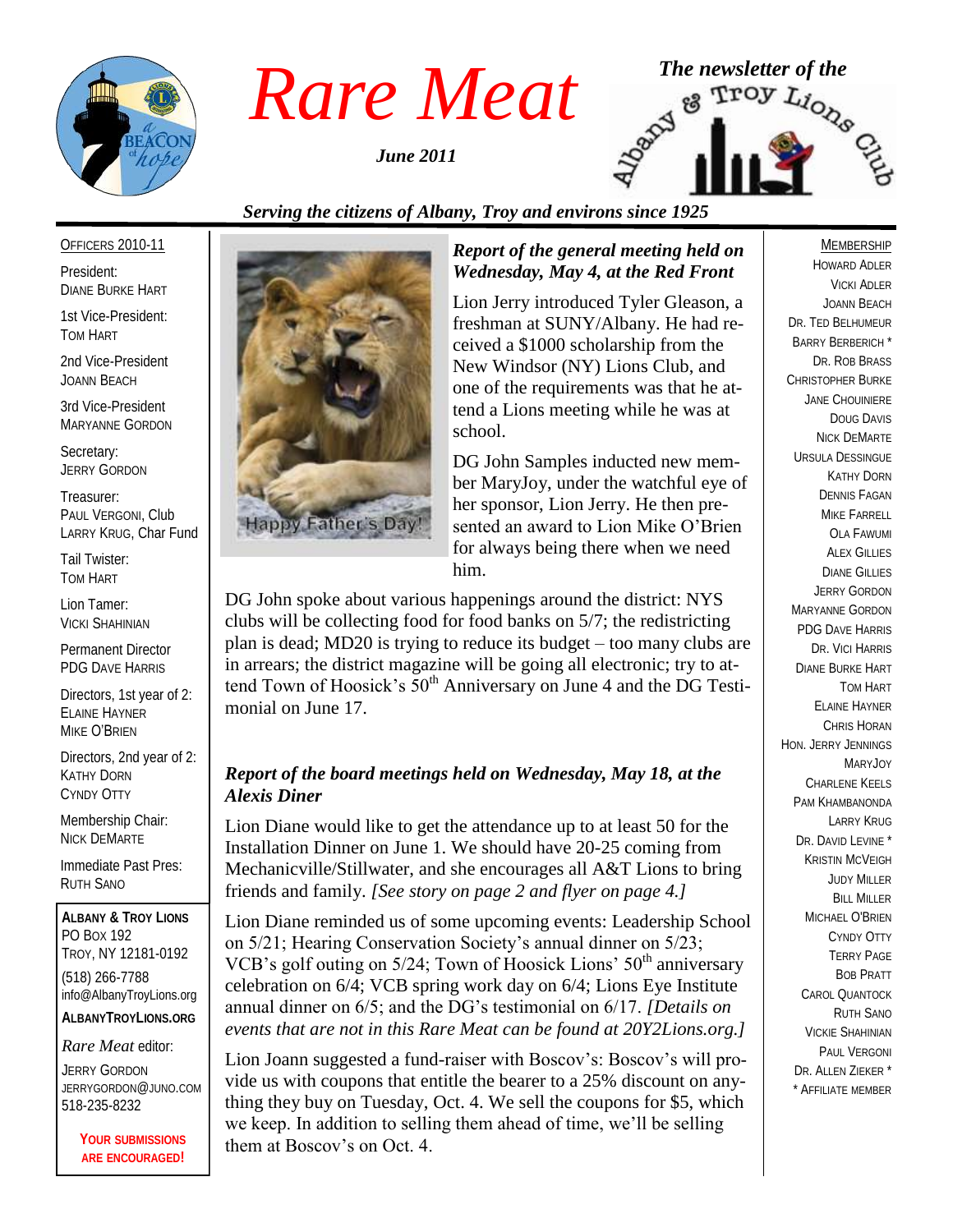We have a \$2500 credit from the Times-Union for their sponsorship of our School-Nurse dinner 3 years ago. Lion Jerry will look into having them print our annual seal campaign letter and distributing it with the TU.

Further to fund-raising, Lions Paul and Ruth will work on grants. Anyone else who wants to volunteer for a fund-raising committee is welcome.

Lion Paul brought up the fact that 5 members have not paid their 2010-11 dues, in spite of numerous requests. We decided that Lion Jerry, as secretary, will write and tell them that anyone who hasn't paid by June 1 will be dropped. We also voted to keep our annual dues at \$65 for 2011-2012.

We've been accumulating a number of patches for our patch banner. Lion Carol will put them on, and we authorized the purchase (\$112) of another pole set to display it.

We voted to donate \$100 to help a hearing-impaired student from Shenendehowa HS attend a summer camp at R.I.T. called Explore Your Future. *[See more below.]*

We voted to take a  $\frac{1}{4}$ -page ad (\$125) in the Journal VISIONS will be publishing to celebrate their 85<sup>th</sup> anniversary.

We voted to take a tee sign and ¼-page ad (\$225) to support the Sight Society's golf tournament on Aug. 1.

#### *Our next meeting...*

Our next general meeting, on **Wednesday, June 1,** at the Hilton Garden Inn at 6 PM, will be our annual Installation Dinner. A highlight of the evening will be a presentation by M-S Lion Dr Tamar Martin on their medical missions to Haiti. See the flyer on page 4, and if you haven't already done so, make your reservations NOW. This is our last general meeting until September, but of course your board of directors will be working tirelessly over the summer.

#### *Joseph's House*

On **Sunday, May 15,** 11 Lions + 1 non-Lion showed up to serve dinner to the residents of Joseph's House. The cooking was done by the Red Front (pizza and salad). We brought cookies for dessert, set up and served dinner, socialized with the residents and cleaned up afterwards. All involved found it to be a worthwhile and enjoyable evening. They'd like us to do it again, and many Lions thought we should do it quarterly. In the photo: King Lion Diane gets some grammy-practice with one of the younger residents.



#### *We Serve, again …*

In the report of the last board meeting above, it says that we voted to donate \$100 to help a hearing-impaired student from Shenendehowa HS attend a summer camp at R.I.T. The amount she needs for this is \$650. We forwarded this request to the Hearing Conservation Society and to the clubs that border Clifton Park: Ballston Spa, Mechanicville-Stillwater, Saratoga Springs and Waterford. As of this writing, HCS has come up with \$200 and M-S came up with \$100 from their club + another \$100 because they're sponsors of the Shenedehowa Leos. That makes \$500 total, and the other 3 clubs haven't met yet. HCS decided to send the whole \$650, expecting that the other clubs will make up the \$150. So it looks like we've done it again - Jenna will be going to the camp!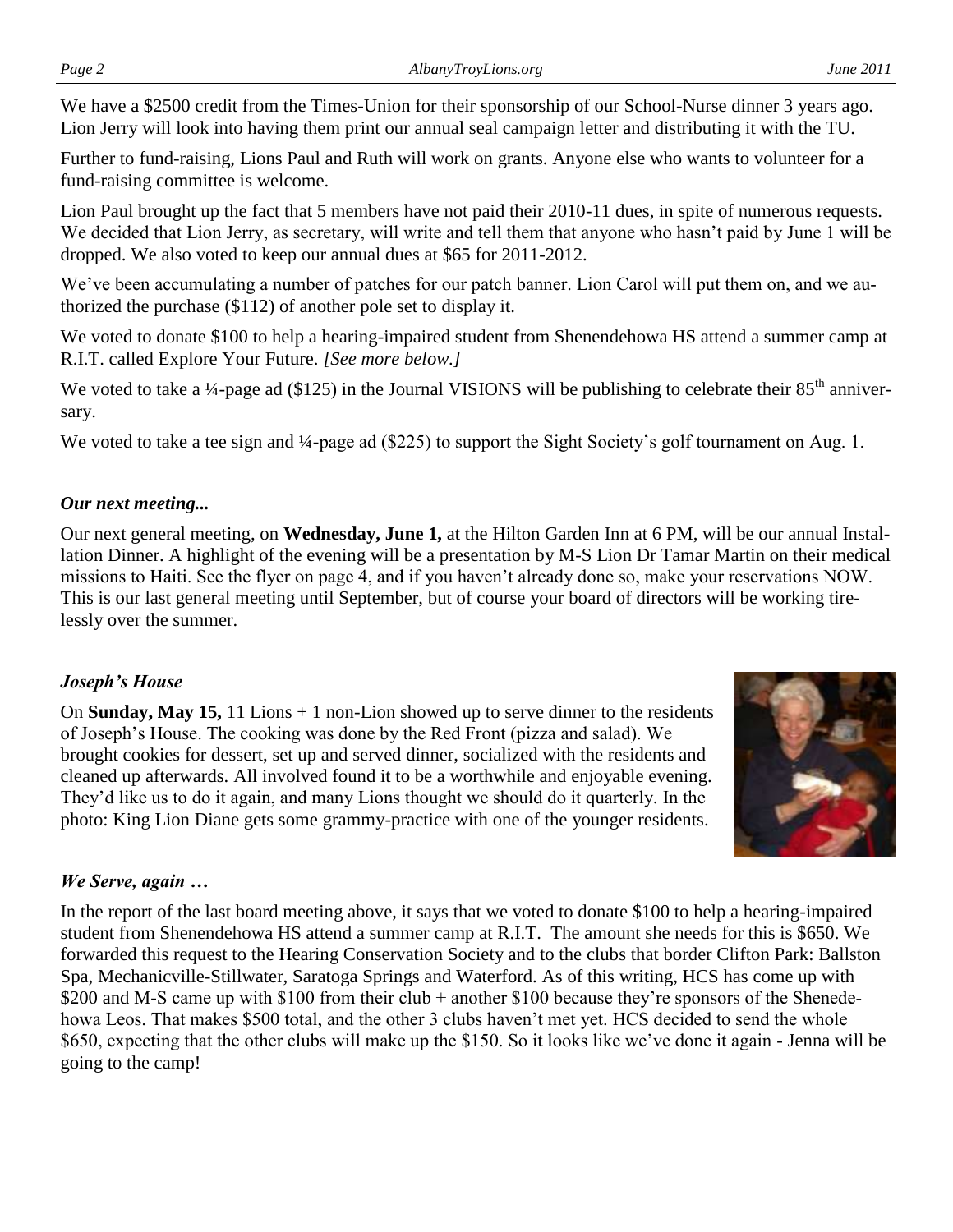# *Magazines*

Lion Tom says the V.A. Hospital is looking for magazines. Instead of throwing them out when you're done with them, bring them to a meeting for Lion Tom, or contact him at C: 522-6666 or thart003@nycap.rr.com to make other arrangements. Magazines with dated information (like *Time* or *People*) should be less than 3 months old, but mags like *National Geographic* or *Smithsonian* can be any age; all should be in good condition.

#### *On a more personal note …*

Congratulations to **Lion Carol Quantock** on her new job - whatever it may be. As of this writing, she's deciding between two nice offers. I can't tell you who they are, but if you juggle the letters in GRIPE, you might be able to figure it out.



### *Happy Birthday!*

Happy **June** birthday to these A&T Lions:

8th - Ted Belhumeur 25th - Diane Burke Hart 26th - Doug Davis



#### *Happy Anniversary!*

Happy Lions anniversary to these **June**  inductees:

PDG Dave Harris - 13 years (with our club) Bob Pratt - 16 years Doug Davis - 22 years

#### *Mark your calendar…*

**Wednesday, June 1:** Our annual installation dinner. The RSVP date has passed, but if you call Lion Diane RIGHT NOW she can probably squeeze you in. See page 4.

**Saturday, June 4:** Town of Hoosick Lions 50th Anniversary celebration. See page 5.

**Wednesday, June 15, 8:00 AM:** Board meeting at the Alexis Diner. All members are welcome.

**Friday, June 17:** District Governor's Testimonial. See page 6.

Visit your club's web site: **ALBANYTROYLIONS.ORG**, your district web site: **20Y2LIONS.ORG**, and International's web site: **LIONSCLUBS.ORG**.

And remember to do your on-line shopping at **ALBANYTROYLIONS.PENNIESATATIME.COM**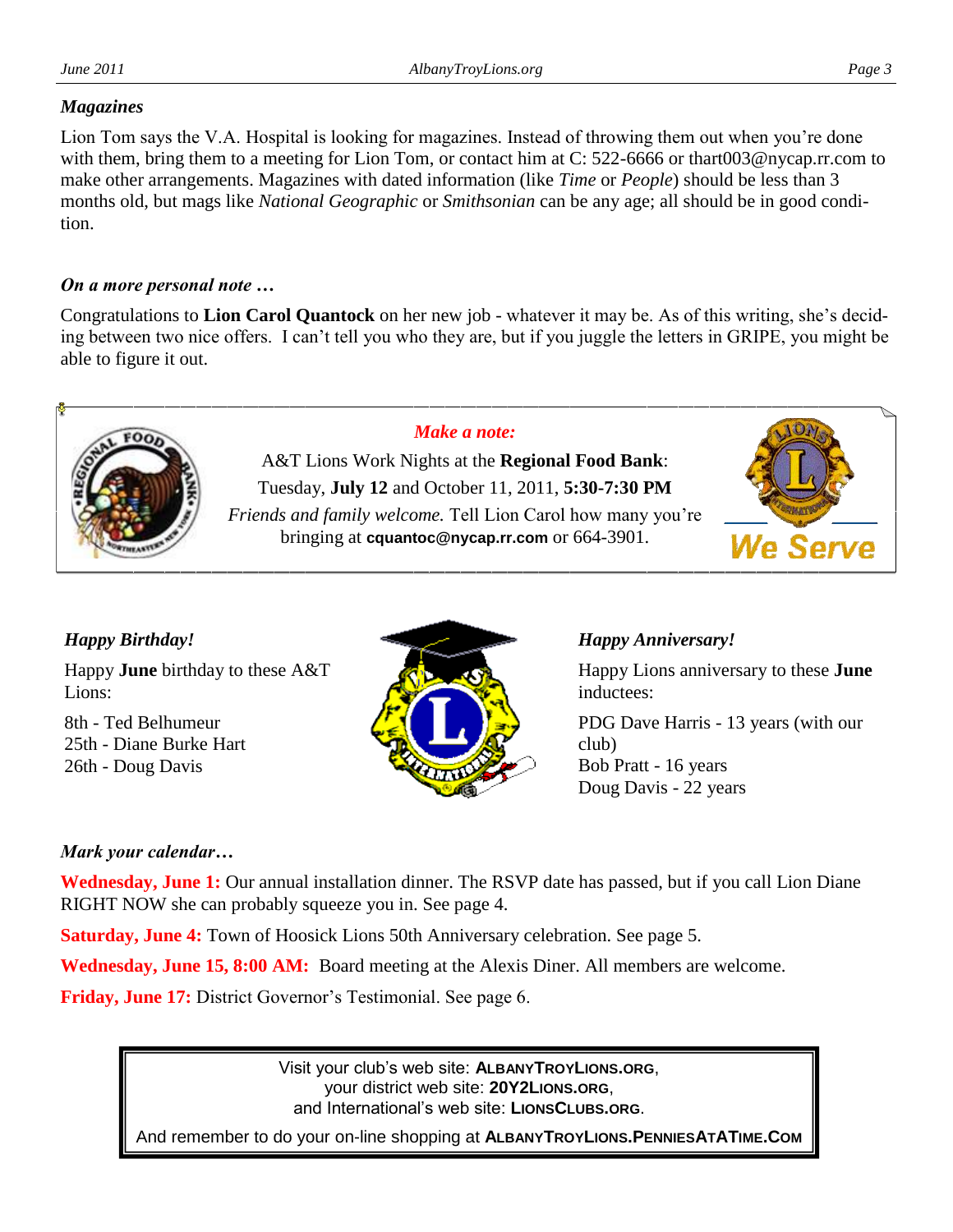



# **ALBANY & TROY LIONS CLUB (***ALL 20-Y2 CLUBS ARE INVITED TO PARTICIPATE***.)**

# *WEDNESDAY EVENING, JUNE 1, 2011 6:00 P.M. ATTITUDE ADJUSTMENT HOUR (Cash Bar) 7:00 P.M. DINNER*

HILTON GARDEN INN TROY 235 HOOSICK ST, TROY, NY 12180 518-272-1700



\$30.00 per person

Dinner Choices, including salad, dessert and coffee or tea:

Tarragon Crusted Salmon *(Baked Salmon with a Tarragon Panko Crust, Julienne Spring Vegetables, Jasmine Rice, Spicy Tomato Broth)*

Chicken With Mushroom & Madeira Butter *(Thyme Sautéed Duet of Chicken Paillard, Savory Crimini Mushrooms and Madeira Pan Gravy, Roasted Potato Medallions and Wilted Greens)*

> Stuffed Beef Tenderloin *(Gorgonzola & Mushroom Stuffed Tenderloin, Buttermilk Smashed Red Potatoes & Glazed Vidalia Onions)*

The evening will include a PowerPoint presentation by Lions Dr. Tamar Martin and Ray Martin of the Mechanicville-Stillwater Lions Club about the medical mission trips in Haiti (the most recent in January) that their club supports. She and the medical team are in frequent contact with the orphanagebased relief-site, and the presentation will include a current status report.

*R.S.V.P. TO LION DIANE BURKE HART 518-283-6099* dbhart@nycap.rr.com

*BY: WEDNESDAY, MAY 25, 2011*

(Please make checks payable to: *Albany & Troy Lions Club*)

*Mail to:*

LION DIANE BURKE HART PO BOX 171 WEST SAND LAKE, NY 12196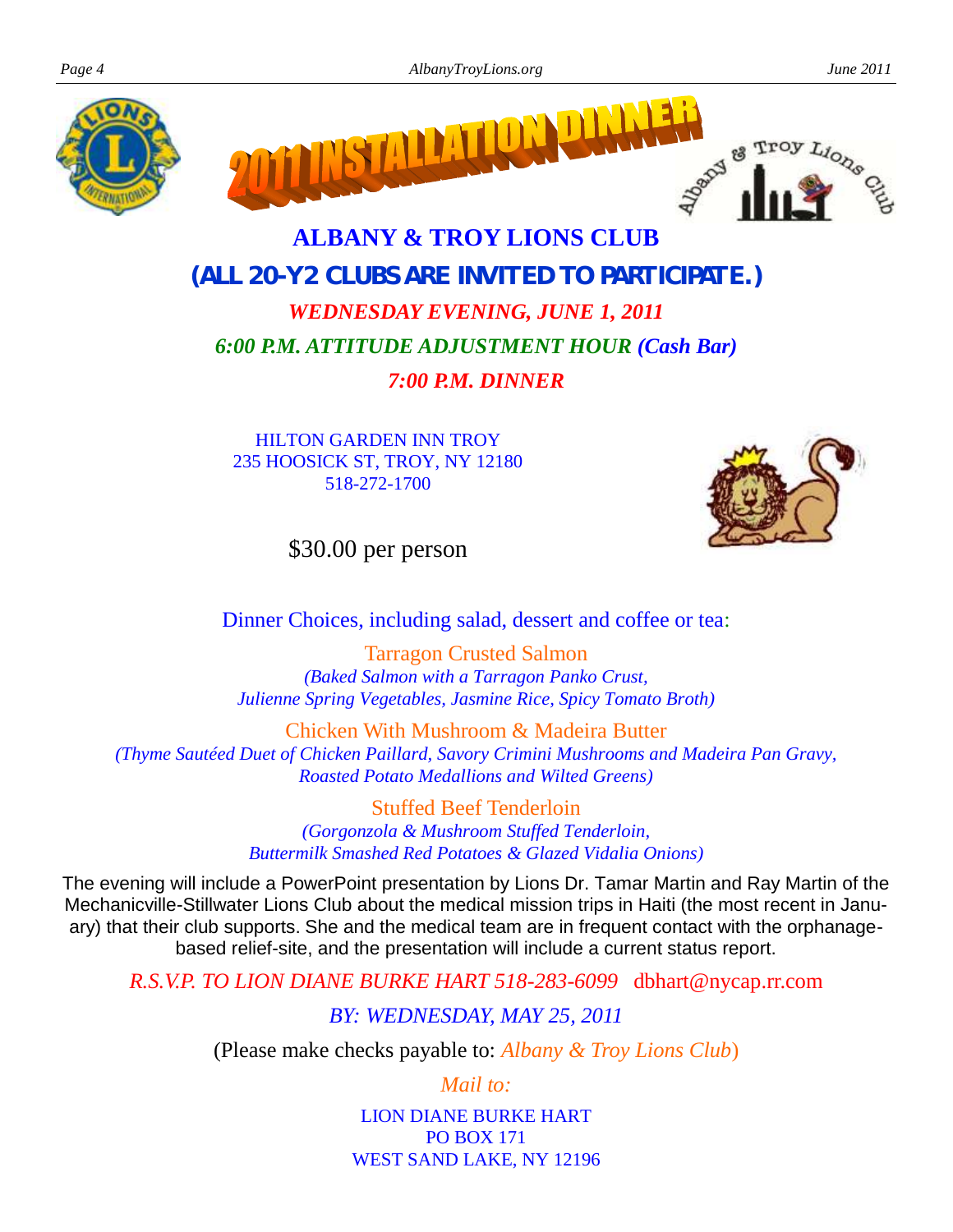

# **Town of Hoosick Lions Club We Serve**



## **The Town of Hoosick Lions Club invites you to our**

# **50th Anniversary Celebration**

Saturday, June 4<sup>th</sup>, 2011

6:00 P.M. - Social Hour – Cash Bar

7:00 P.M. - Dinner

Hoosick Falls Country Club Richmond Avenue Hoosick Falls, NY 12090

### **Special Guest Speaker**

### **Douglas X. Alexander, International Director**

**\$30.00**

Dinner Choices, including coffee and desert Prime Rib Roast Turkey Baked Scrod

Semi-formal or Appropriate Lions Attire

Contact Lion Peter Church for more information

518-944-8074 peterlchurch@gmail.com

R.S.V.P. BY: **MONDAY, MAY 23, 2011** Please make checks payable to: **Town of Hoosick Lions Club** (Please include your phone number or e-mail so we may contact you if need be and include your menu choice) Mail to:

#### **LION SANDY TREMBLY 138 HOME STREET HOOSICK FALLS, NY 12090**